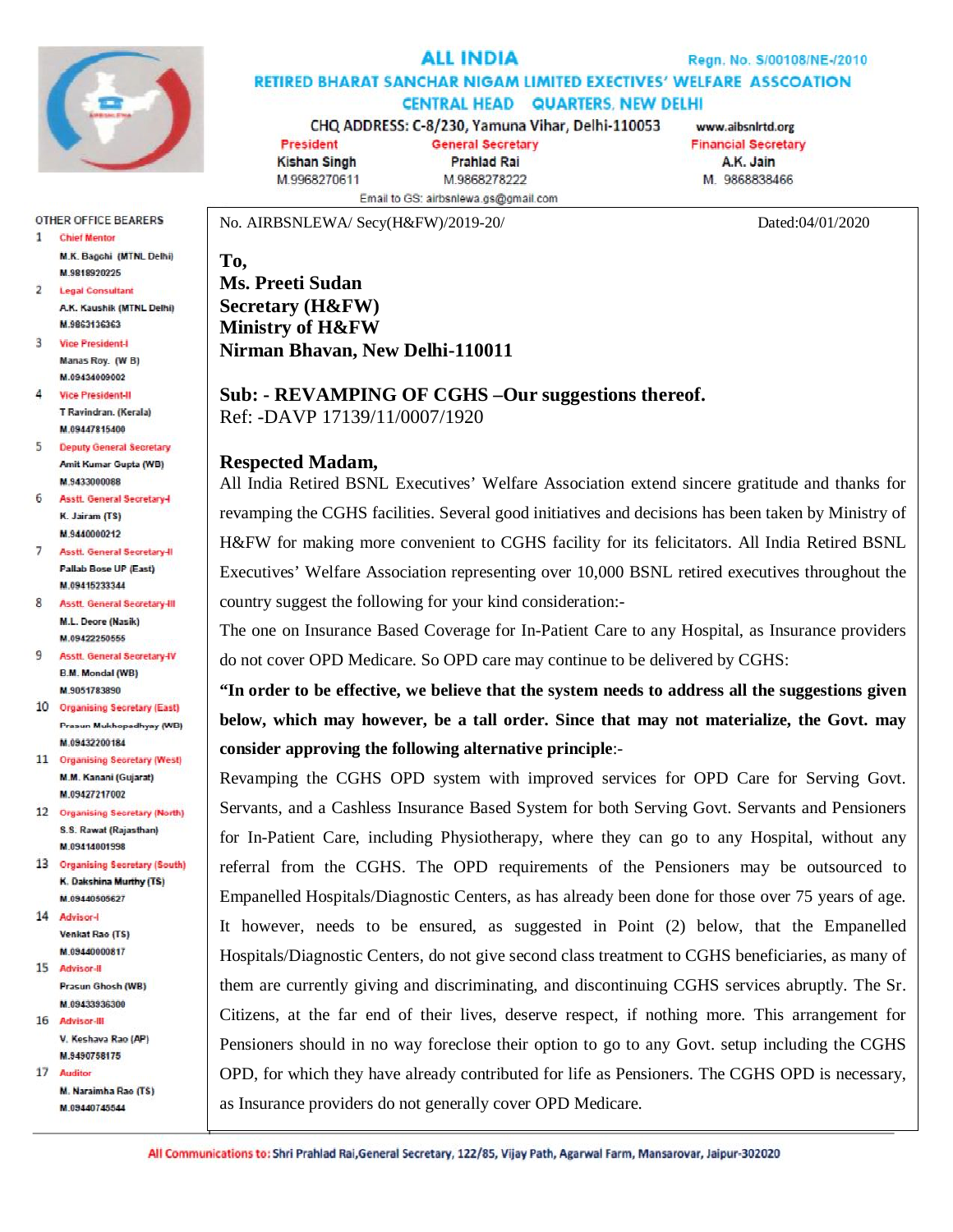The following are the suggestions for Revamping the CGHS OPD System:-

#### **(1) Overcrowding at Dispensaries / Wellness Centers (WCs)**

This is the biggest problem faced at every Dispensary / WC and at every stage, a patient goes through; namely:-

i) Crowding due to large number of CGHS Beneficiaries;

- ii) Shortage of MOs/ low frequency of visits by Specialists for Consultations;
- iii) Getting permissions / Referrals, even for minor Diagnostic Tests
- iv) Getting medicines (i) Stocked medicines (ii) Indented medicines
- v) Crowd management.

### **Causes & Solutions:**

#### **(i) Crowding due to large number of CGHS Beneficiaries. Solution:**

Detaching Pensioners / Pensioners entitled to Private Wards from WCs

**a) Age withers man. A huge majority of the patients in WCs consist of Pensioners.** It"s painful to see Pensioners standing in lines for every activity as mentioned above, at the fag end of their lives. It would go a long way in reducing crowds at WCs, if we could reduce their visits, by detaching them from the WCs, which will be helpful for everybody. This could be achieved, as already mentioned in para 1 above, by outsourcing the OPD requirements of the Pensioners to Empanelled Hospitals/Diagnostic Centers as has already been done for those over 75 years of age, and a Cashless Insurance Based System for medical issues needing In-Patient Care, including Physiotherapy, where they may go to any Hospital, without any referral from the CGHS. It may however, be ensured, as suggested in point (2) below, that the Empanelled Hospitals/Diagnostic Centers, do not give second class treatment to CGHS beneficiaries, as many of them are currently giving, and discontinuing CGHS services abruptly. The Sr Citizens, at the fag end of their lives, deserve respect, if nothing more. This arrangement for Pensioners should in no way foreclose their option to go to any Govt setup including the CGHS OPD, for which they have already contributed for life as Pensioners.

**b) Vide OM No. Z 15025/35/2019/DIR/CGHS/CGHS (P) dated 29.5.2019 and 27th June 2019, Govt has already allowed direct and Cashless Consultation with Specialists at CGHS** empanelled hospitals in respect of CGHS beneficiaries aged 75 years and above. The above proposal would only require lowering the threshold from 75 years to 60 years, the age at which the beneficiary retires. However, in case the Insurance Based Cashless coverage is not approved, and lowering the threshold from 75 to 60 years is also not done, the minimum that can be done is to extend this facility to "Pensioners entitled to Private Ward Facility".

**c) Available Medicines however, may continue to be got from the CGHS dispensaries only,** for which there may be separate counter and que for Pensioners. Non available medicines could be got by the Patients through indents to the ALCs or purchased from the Market, if not available and reimbursed later.

### **(ii) Shortage of MOs/ low frequency of visits by Specialists for Consultations Solution:**

Creating/Filling up vacancies of MOs in WCs having high footfalls for correcting the dismal Doctor to Patient Ratio. HealthCare being the "most essential utility service", the general ban on creation and filling up posts, may not apply to CGHS, and the concept of creating "Leave Reserve Posts" may be introduced for managing absences of leave etc. Sanctioned strength can be increased by creating leave reserve posts and hiring retired Doctors on contract, if regular Doctors are not available.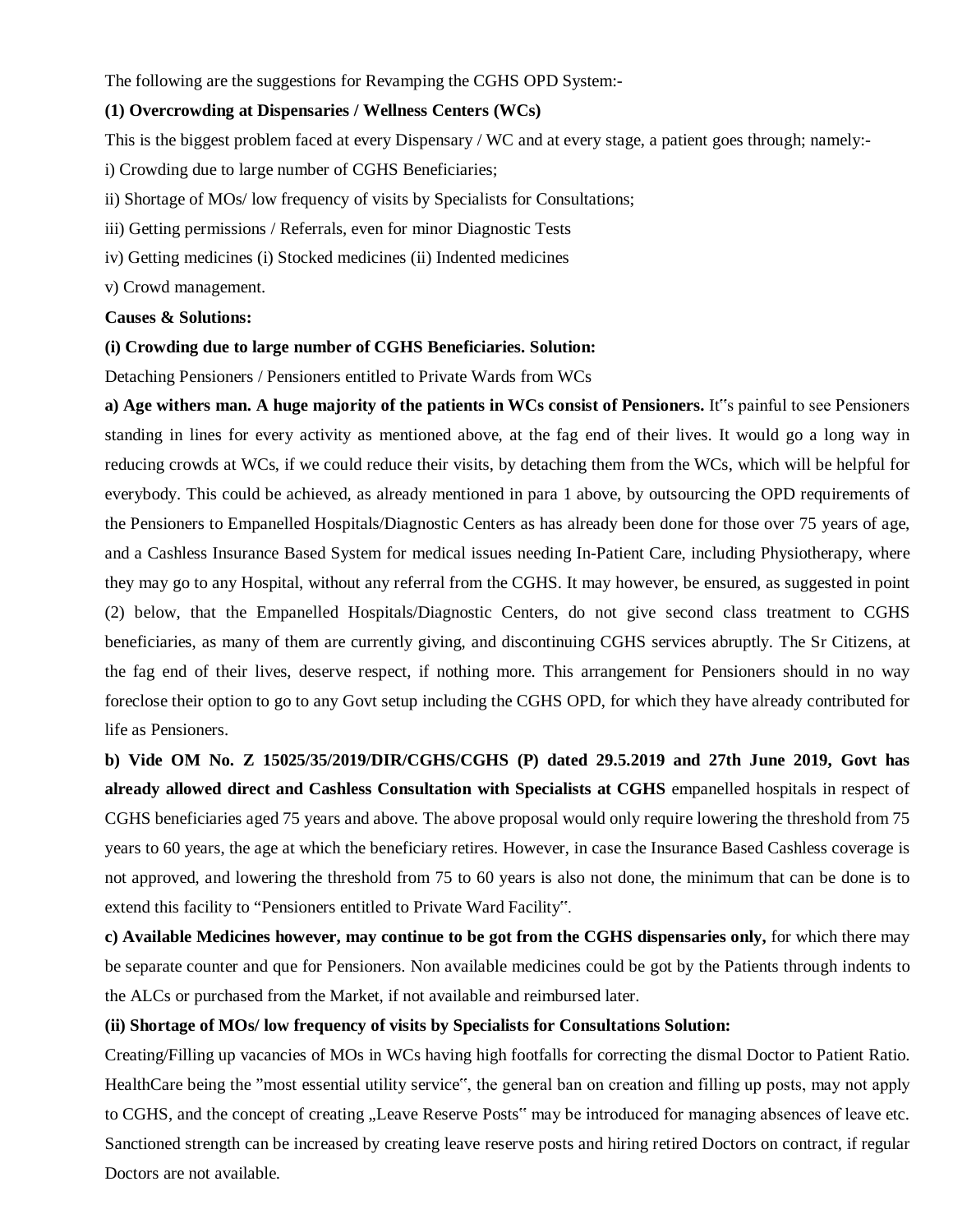#### **(iii) Crowding for getting permissions / referrals to empanelled hospitals/diagnostics. Solution:**

Pending detaching of all Pensioners from CGHS Dispensaries / WCs as proposed in Point (i) above, the Pensioners below 75 years of age, entitled to 'Private Ward facility' may be allowed to get Direct Cashless Consultations and Diagnostic Tests from Empanelled Hospitals /Diagnostic Center, without referral from CGHS. In case Cashless Direct Consultation is difficult, even for Private Ward entitled Pensioners, then as a last option, reimbursements from the CGHS, in respect of such Pensioners below 75 years of age, could also provide some relief and reduce crowding at WCs. In any case there should be no need to get referrals for only Diagnostic Tests from empanelled centers, for Pensioners entitled to 'Private Ward' facility, for facilitating the CGHS Specialists to prescribe the medical procedure required in a single visit. It is highly unlikely that such private ward entitled pensioners, would indulge in getting unnecessary Blood Tests or Scans or Consultations. This would go a long way in reducing the crowds at the WCs, by saving at least one physical round of such Pensioners. Available Medicines however, may be got from the CGHS dispensaries only. List of available/non-available medicines should be displayed prominently in the WCs and updated on a day to day basis, for enabling MOs to write prescriptions of Available Medicines. Non available medicines could be got by the Patients through indents to the Authorized Local Chemist (ALCs) or purchased from the Market, and reimbursed.

#### **(iv) Getting medicines (i) Stocked medicines (ii) Indented medicines.**

(**a) Strict implementation of OM. F.No 2-2/2014/ CGHS HQ/ PPT/CGHS(P) dated 21.10.14 clearly says that medicines can be issued for up to 3 months at a time in chronic diseases.** Even then, MOs in some WCs like Chandigarh and quite a few in Delhi-NCR issue medicines for 1 month at a time only. This results in the patients, who would otherwise visit once in 3 months, having to visit the WC every month, thus multiplying the crowds by 3 times. This not only increases the burden of the MOs three times, it also inconveniences the old patients who have to shuttle from faraway places, spending time, energy and money three times more.

This is an avoidable inconvenience for the patients for having to do this exercise every month. It is also observed that all the medicines are not issued in one go. Non available medicines have to be indented, forcing the patients to visit after 2 days again. Sometimes, all the indented medicines are also not available in one go, forcing the patients to make multiple visits to the WCs

## **(b) List of available/non-available medicines to be displayed prominently in the WCs and updated on a day to day basis.**

MOs should write down on prescription itself, whether medicines prescribed by them are available or not. Available Medicines may be got from the CGHS dispensaries only, for which there may be separate counter and que for such Pensioners/ Private Ward entitled Serving Officers. Non available medicines could be got by the Patients through indents to the ALCs or purchased from the Market, if not available and reimbursed.

**(c) Imported medicines. As already existing in the case of Personal License medicines,** applications for Custom Duty Exemption Certificate (CDEC) for importing medicines may also be made ONLINE by the CGHS Beneficiaries directly to the Ministry of Health & Family Welfare, and not by the Medical Stores Depot (MSD). The medicines may however, be got from the WCs or the MSD, as per convenience of the Beneficiary, who may indicate his/her option of receiving the medicines to the WC.

#### **(v) Online Registration for Consultation & Introduction of Electronic Token System for Crowd Management.**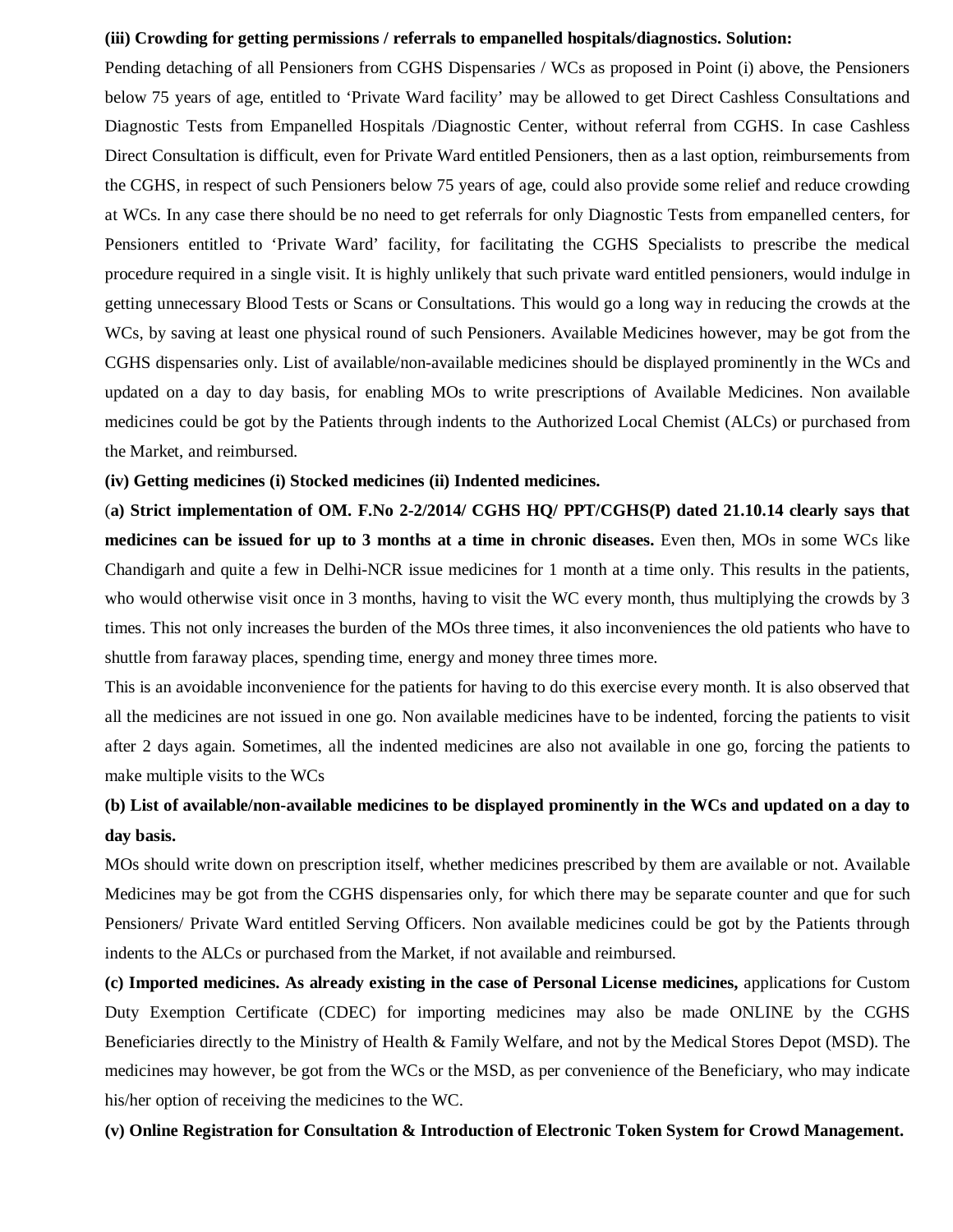**(a) Provision for Online Registration for Consultation with MOs and Specialists at WCs and SMS Alerts for Online Appointment and dispensation of medicines.** 

**(b) Patients have to keep standing, awaiting their turn due to scarcity of chairs. Sufficient number of chairs should be provided in the waiting areas outside the MOs chambers.** 

**(c) Electronic Display of waiting list Token Numbers should be made outside every MO**'s Chamber, as is done in private hospitals and banks. This will streamline the waiting system and prevent queue jumping.

## **(2) Timely Payments and Enforcing Discipline and Transparency by Empanelled Hospitals/ Diagnostic centers.**

**(a) As the Empanelled Hospitals/Diagnostic Centers are not covered under the RTI,** they do not display their liabilities and terms of agreements with the Govt, as agreed to in the MOUs, and more often than not, give second class treatment to CGHS patients, by feigning non-availability of Beds / dedicated Specialists/Doctors etc as mentioned in Point (5) of proposals sent by CGPWA and Point (6) of proposals sent by Bharat Pensioners Samaj, are some of the problems faced. To overcome these, the MOUs with the Empanelled Hospitals/Diagnostic Centers should be displayed on their Notice Boards and Websites, as also on the CGHS and Ministry of Health Websites.

**(b) Enforcing discipline and transparency by Empanelled Hospitals/Diagnostic centers may be a part of the MoUs.** Penal measures for breach of discipline or contract may be enforced. The empanelled hospitals/diagnostic centers cannot be allowed to give second class treatment to CGHS Beneficiaries. A grouse for doing so, is the delay in payments to the empanelled hospitals. The Govt being the ideal business agency and employer must devise measures to make timely payments, through ONLINE modules, within a month after receipt of complete papers, where-after the empanelled agencies may be entitled to penal interest at prevailing bank rates. The outer limit for calling supporting documents must be a fortnight, where-after, the Bills may be treated as final, in case the fault is from the Govt side. Likewise empanelled hospitals may also be bound to send documents called for, within a fortnight, where-after the Bill could be treated as final, without paying charges for the items in the documents called for. This aspect may be examined further and worked out by the Govt thoroughly.

**(c) Payment for non-emergency services upto a prescribed limit, eg. upto Rs 5000/- by non-Gazetted Officers, Rs 10,000/- upto DS level (PB 3) and Rs 20,000/-** for Director (PB4) above may be made by the Beneficiaries to the Empanelled Hospitals directly, and reimbursed from their Departments/CGHS. Since Pension is 50% of last pay, the limits for Pensioners could be half of the above rates."

**(vi) Diagnosis by Doctors:** - It is regretted to point out that CGHS Doctors at Mumbai don't do physical examination of the patients, they don't even use stethoscope. The trust between doctors and patients is very low. The confidence of the patients in the diagnosis of CGHS Doctors needs to be improved.

**(vii) Supply of medicines:** - The beneficiary goes to Wellness Centre again to collect the medicines by spending for conveyance besides time if medicines are not available in the first instance. It is suggested that the beneficiary may be authorized to buy the medicines from the market and reimbursement may be made by the Wellness Centre when the beneficiary visits Wellness Centre next time. Or the medicines may be arranged to be sent through courier by the supplier to the beneficiary at the cost of beneficiary.

Some of our members out of their experience say that the generic medicines are not suitable to them in chronic illness or in the cases of life saving drugs. It is suggested that in all such cases branded medicines should be given.